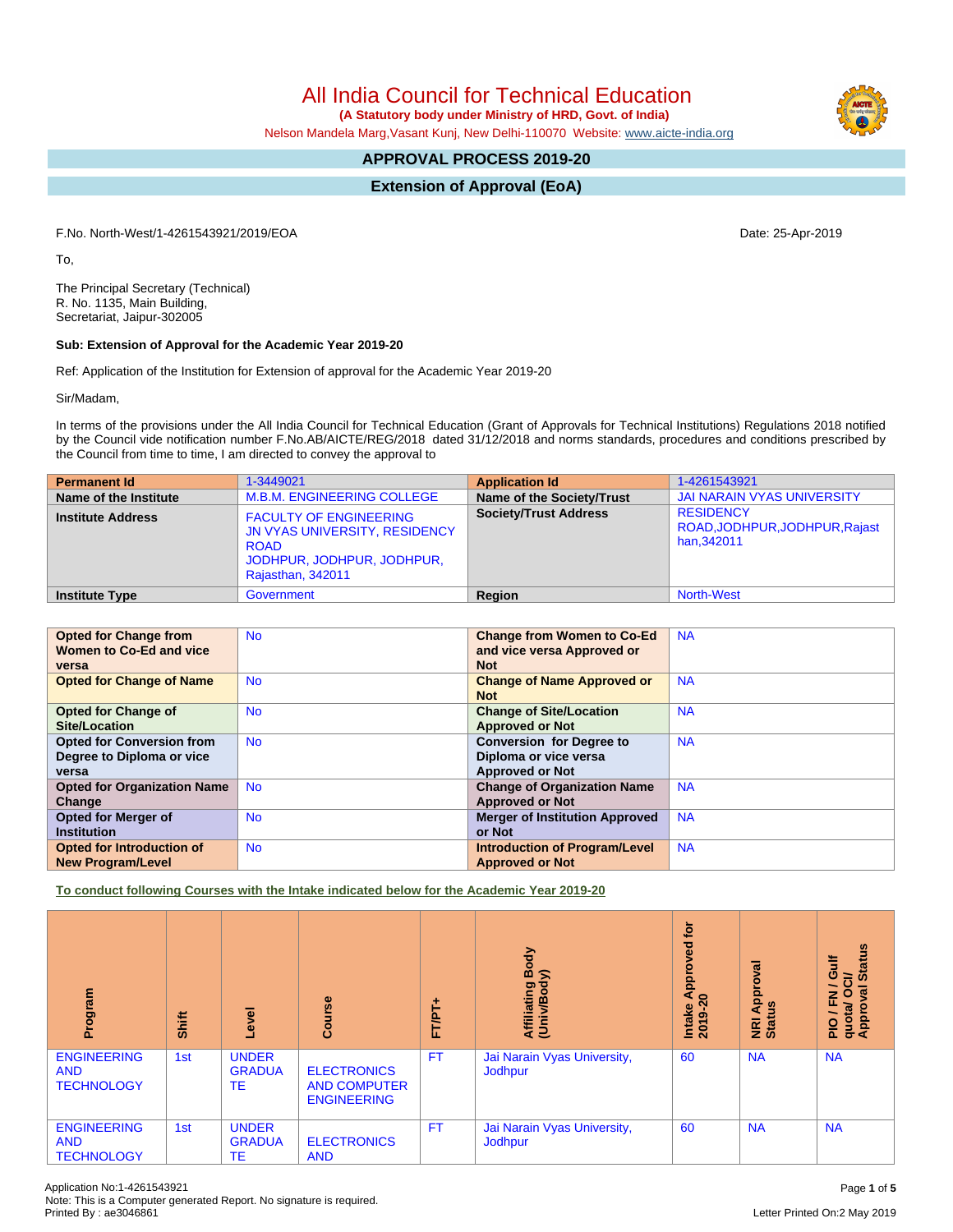|                                                       |     |                                            | <b>ELECTRICAL</b><br><b>ENGINEERING</b>                          |           |                                               |    |           |           |
|-------------------------------------------------------|-----|--------------------------------------------|------------------------------------------------------------------|-----------|-----------------------------------------------|----|-----------|-----------|
| <b>ENGINEERING</b><br><b>AND</b><br><b>TECHNOLOGY</b> | 1st | <b>UNDER</b><br><b>GRADUA</b><br>TE        | <b>ELECTRONICS &amp;</b><br><b>COMMUNICATIO</b><br><b>N ENGG</b> | <b>FT</b> | Jai Narain Vyas University,<br>Jodhpur        | 45 | <b>NA</b> | <b>NA</b> |
| <b>ENGINEERING</b><br><b>AND</b><br><b>TECHNOLOGY</b> | 1st | <b>UNDER</b><br><b>GRADUA</b><br>ТE        | <b>COMPUTER</b><br><b>SCIENCE &amp;</b><br><b>ENGINEERING</b>    | <b>FT</b> | Jai Narain Vyas University,<br><b>Jodhpur</b> | 33 | <b>NA</b> | <b>NA</b> |
| <b>ENGINEERING</b><br><b>AND</b><br><b>TECHNOLOGY</b> | 1st | <b>UNDER</b><br><b>GRADUA</b><br>ТE        | <b>CIVIL</b><br><b>ENGINEERING</b>                               | <b>FT</b> | Jai Narain Vyas University,<br>Jodhpur        | 88 | <b>NA</b> | <b>NA</b> |
| <b>ENGINEERING</b><br><b>AND</b><br><b>TECHNOLOGY</b> | 1st | <b>UNDER</b><br><b>GRADUA</b><br>ТE        | <b>MECHANICAL</b><br><b>ENGINEERING</b>                          | <b>FT</b> | Jai Narain Vyas University,<br>Jodhpur        | 60 | <b>NA</b> | <b>NA</b> |
| <b>ENGINEERING</b><br><b>AND</b><br><b>TECHNOLOGY</b> | 1st | <b>UNDER</b><br><b>GRADUA</b><br>ТE        | <b>CHEMICAL</b><br><b>ENGINEERING</b>                            | <b>FT</b> | Jai Narain Vyas University,<br><b>Jodhbur</b> | 30 | <b>NA</b> | <b>NA</b> |
| <b>ENGINEERING</b><br><b>AND</b><br><b>TECHNOLOGY</b> | 1st | <b>UNDER</b><br><b>GRADUA</b><br>ТE        | <b>MINING</b><br><b>ENGINEERING</b>                              | <b>FT</b> | Jai Narain Vyas University,<br>Jodhpur        | 40 | <b>NA</b> | <b>NA</b> |
| <b>ENGINEERING</b><br><b>AND</b><br><b>TECHNOLOGY</b> | 1st | <b>UNDER</b><br><b>GRADUA</b><br><b>TE</b> | <b>ELECTRICAL</b><br><b>ENGINEERING</b>                          | <b>FT</b> | Jai Narain Vyas University,<br>Jodhpur        | 44 | <b>NA</b> | <b>NA</b> |
| <b>ENGINEERING</b><br><b>AND</b><br><b>TECHNOLOGY</b> | 1st | <b>UNDER</b><br><b>GRADUA</b><br>TE        | <b>PRODUCTION</b><br><b>AND INDUSTRIAL</b><br><b>ENGINEERING</b> | <b>FT</b> | Jai Narain Vyas University,<br>Jodhpur        | 30 | <b>NA</b> | <b>NA</b> |
| <b>ENGINEERING</b><br><b>AND</b><br><b>TECHNOLOGY</b> | 1st | <b>UNDER</b><br><b>GRADUA</b><br>ТE        | <b>INFORMATION</b><br><b>TECHNOLOGY</b>                          | <b>FT</b> | Jai Narain Vyas University,<br>Jodhpur        | 30 | <b>NA</b> | <b>NA</b> |
| <b>ENGINEERING</b><br><b>AND</b><br><b>TECHNOLOGY</b> | 1st | <b>POST</b><br><b>GRADUA</b><br>ТE         | <b>DIGITAL</b><br><b>COMMUNICATIO</b><br>N                       | <b>FT</b> | Jai Narain Vyas University,<br>Jodhpur        | 10 | <b>NA</b> | <b>NA</b> |
| <b>ENGINEERING</b><br><b>AND</b><br><b>TECHNOLOGY</b> | 1st | <b>POST</b><br><b>GRADUA</b><br>TE         | <b>DIGITAL</b><br><b>COMMUNICATIO</b><br>N                       | PT        | Jai Narain Vyas University,<br>Jodhpur        | 10 | <b>NA</b> | <b>NA</b> |
| <b>ENGINEERING</b><br><b>AND</b><br><b>TECHNOLOGY</b> | 1st | <b>POST</b><br><b>GRADUA</b><br>TE         | <b>COMPUTER</b><br><b>SCIENCE &amp;</b><br><b>ENGINEERING</b>    | FT.       | Jai Narain Vyas University,<br>Jodhpur        | 18 | <b>NA</b> | <b>NA</b> |
| <b>ENGINEERING</b><br><b>AND</b><br><b>TECHNOLOGY</b> | 1st | <b>UNDER</b><br><b>GRADUA</b><br>ТE        | <b>BUILDING AND</b><br><b>CONSTRUCTION</b><br><b>TECHNOLOGY</b>  | <b>FT</b> | Jai Narain Vyas University,<br>Jodhpur        | 60 | <b>NA</b> | <b>NA</b> |
| <b>ENGINEERING</b><br><b>AND</b><br><b>TECHNOLOGY</b> | 1st | <b>POST</b><br><b>GRADUA</b><br>ТE         | <b>CONTROL</b><br><b>SYSTEM</b><br><b>ENGINEERING</b>            | <b>FT</b> | Jai Narain Vyas University,<br>Jodhpur        | 10 | <b>NA</b> | <b>NA</b> |
| <b>ENGINEERING</b><br><b>AND</b><br><b>TECHNOLOGY</b> | 1st | <b>POST</b><br><b>GRADUA</b><br><b>TE</b>  | <b>CONTROL</b><br><b>SYSTEM</b><br><b>ENGINEERING</b>            | PT        | Jai Narain Vyas University,<br>Jodhpur        | 13 | <b>NA</b> | <b>NA</b> |
| <b>ENGINEERING</b><br><b>AND</b><br><b>TECHNOLOGY</b> | 1st | <b>POST</b><br><b>GRADUA</b><br>TE         | <b>POWER</b><br><b>SYSTEMS</b>                                   | <b>FT</b> | Jai Narain Vyas University,<br>Jodhpur        | 12 | <b>NA</b> | <b>NA</b> |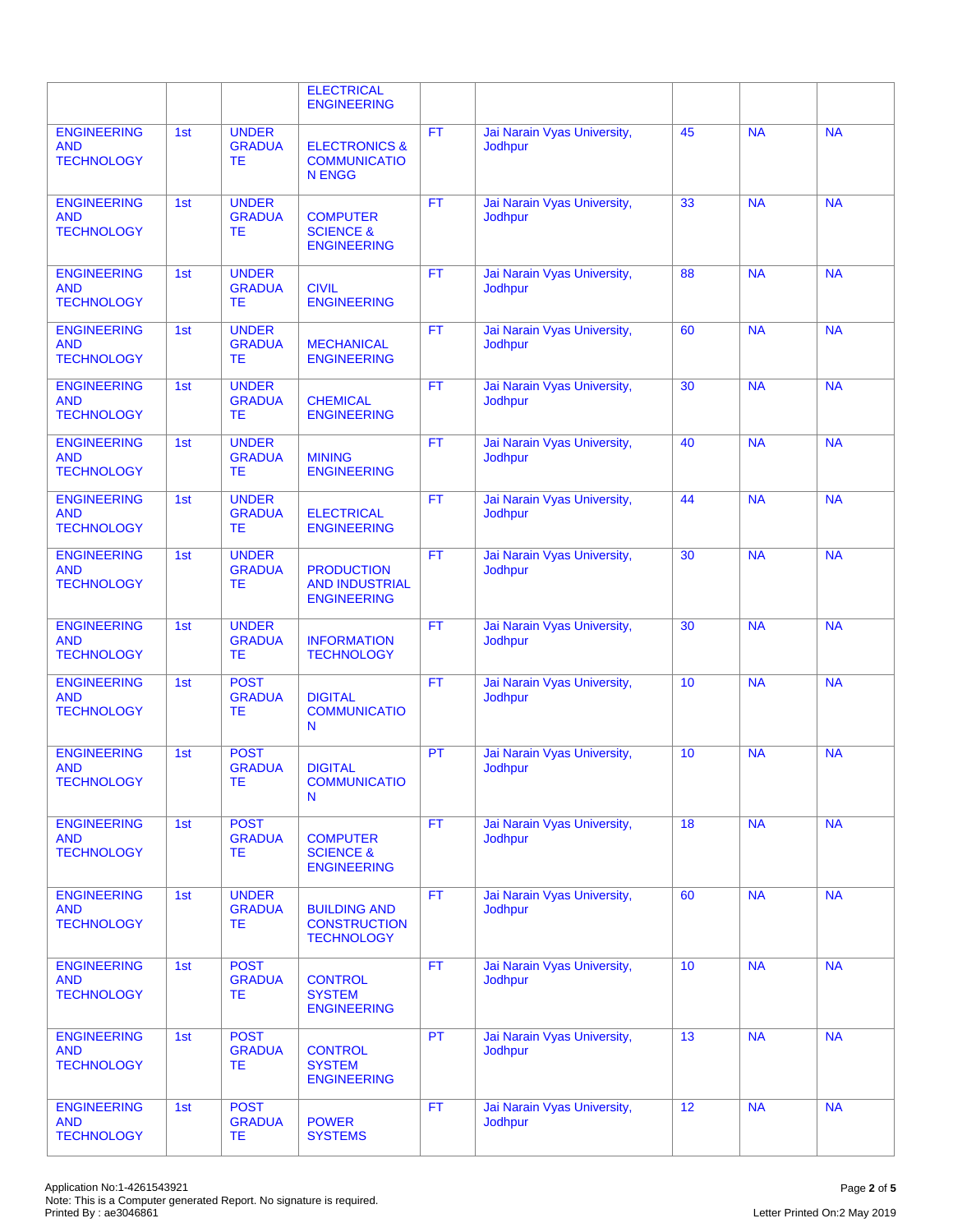| <b>ENGINEERING</b><br><b>AND</b><br><b>TECHNOLOGY</b> | 1st | <b>POST</b><br><b>GRADUA</b><br>ТE                   | <b>POWER</b><br><b>SYSTEMS</b>                                             | PT        | Jai Narain Vyas University,<br><b>Jodhpur</b> | $\overline{7}$ | <b>NA</b> | <b>NA</b> |
|-------------------------------------------------------|-----|------------------------------------------------------|----------------------------------------------------------------------------|-----------|-----------------------------------------------|----------------|-----------|-----------|
| <b>ENGINEERING</b><br><b>AND</b><br><b>TECHNOLOGY</b> | 1st | <b>POST</b><br><b>GRADUA</b><br>ТE                   | <b>DESIGN</b><br><b>ENGINEERING</b>                                        | PT        | Jai Narain Vyas University,<br><b>Jodhpur</b> | $\overline{7}$ | <b>NA</b> | <b>NA</b> |
| <b>ENGINEERING</b><br><b>AND</b><br><b>TECHNOLOGY</b> | 1st | <b>POST</b><br><b>GRADUA</b><br>ТE                   | <b>PRODUCTION</b><br><b>AND INDUSTRIAL</b><br><b>ENGINEERING</b>           | <b>FT</b> | Jai Narain Vyas University,<br>Jodhpur        | $\overline{7}$ | <b>NA</b> | <b>NA</b> |
| <b>ENGINEERING</b><br><b>AND</b><br><b>TECHNOLOGY</b> | 1st | <b>POST</b><br><b>GRADUA</b><br><b>TE</b>            | <b>PRODUCTION</b><br><b>AND INDUSTRIAL</b><br><b>ENGINEERING</b>           | <b>PT</b> | Jai Narain Vyas University,<br><b>Jodhpur</b> | $\overline{7}$ | <b>NA</b> | <b>NA</b> |
| <b>ENGINEERING</b><br><b>AND</b><br><b>TECHNOLOGY</b> | 1st | <b>POST</b><br><b>GRADUA</b><br>ТE                   | <b>INDUSTRIAL</b><br><b>ENGINEERING</b><br><b>AND</b><br><b>MANAGEMENT</b> | <b>FT</b> | Jai Narain Vyas University,<br><b>Jodhpur</b> | 9              | <b>NA</b> | <b>NA</b> |
| <b>ENGINEERING</b><br><b>AND</b><br><b>TECHNOLOGY</b> | 1st | <b>POST</b><br><b>GRADUA</b><br>TE                   | <b>STRUCTURAL</b><br><b>ENGINEERING</b>                                    | <b>FT</b> | Jai Narain Vyas University,<br><b>Jodhpur</b> | 18             | <b>NA</b> | <b>NA</b> |
| <b>ENGINEERING</b><br><b>AND</b><br><b>TECHNOLOGY</b> | 1st | <b>POST</b><br><b>GRADUA</b><br>ТE                   | <b>STRUCTURAL</b><br><b>ENGINEERING</b>                                    | <b>PT</b> | Jai Narain Vyas University,<br><b>Jodhpur</b> | $\overline{7}$ | <b>NA</b> | <b>NA</b> |
| <b>ENGINEERING</b><br><b>AND</b><br><b>TECHNOLOGY</b> | 1st | <b>POST</b><br><b>GRADUA</b><br>ТE                   | <b>ENVIRONMENTA</b><br><b>L ENGINEERING</b>                                | <b>FT</b> | Jai Narain Vyas University,<br><b>Jodhpur</b> | 18             | <b>NA</b> | <b>NA</b> |
| <b>ENGINEERING</b><br><b>AND</b><br><b>TECHNOLOGY</b> | 1st | <b>POST</b><br><b>GRADUA</b><br>ТE                   | <b>ENVIRONMENTA</b><br><b>L ENGINEERING</b>                                | PT        | Jai Narain Vyas University,<br>Jodhpur        | 13             | <b>NA</b> | <b>NA</b> |
| <b>ENGINEERING</b><br><b>AND</b><br><b>TECHNOLOGY</b> | 1st | <b>POST</b><br><b>GRADUA</b><br>ТE                   | <b>GEOTECHNICAL</b><br><b>ENGINEERING</b>                                  | <b>FT</b> | Jai Narain Vyas University,<br>Jodhpur        | 18             | <b>NA</b> | <b>NA</b> |
| <b>ENGINEERING</b><br><b>AND</b><br><b>TECHNOLOGY</b> | 1st | <b>POST</b><br><b>GRADUA</b><br>ТE                   | <b>GEOTECHNICAL</b><br><b>ENGINEERING</b>                                  | PT        | Jai Narain Vyas University,<br>Jodhpur        | 13             | <b>NA</b> | <b>NA</b> |
| <b>ARCHITECTURE</b><br><b>AND PLANNING</b>            | 1st | <b>POST</b><br><b>GRADUA</b><br>ТE<br><b>DIPLOMA</b> | <b>INTERIOR</b><br><b>DESIGN</b>                                           | <b>FT</b> | Jai Narain Vyas University,<br><b>Jodhpur</b> | 30             | <b>NA</b> | <b>NA</b> |
| <b>ENGINEERING</b><br><b>AND</b><br><b>TECHNOLOGY</b> | 1st | <b>POST</b><br><b>GRADUA</b><br><b>TE</b>            | <b>COMPUTER</b><br><b>SCIENCE &amp;</b><br><b>ENGINEERING</b>              | PT        | Jai Narain Vyas University,<br><b>Jodhpur</b> | 18             | <b>NA</b> | <b>NA</b> |
| <b>ENGINEERING</b><br><b>AND</b><br><b>TECHNOLOGY</b> | 1st | <b>POST</b><br><b>GRADUA</b><br>ТE                   | <b>THERMAL</b><br><b>ENGINEERING</b>                                       | FT.       | Jai Narain Vyas University,<br><b>Jodhpur</b> | 18             | <b>NA</b> | <b>NA</b> |
| <b>ENGINEERING</b><br><b>AND</b><br><b>TECHNOLOGY</b> | 1st | <b>POST</b><br><b>GRADUA</b><br>TE.                  | <b>MINING</b><br><b>ENGINEERING</b>                                        | FT.       | Jai Narain Vyas University,<br><b>Jodhpur</b> | 12             | <b>NA</b> | <b>NA</b> |
| <b>ENGINEERING</b><br><b>AND</b><br><b>TECHNOLOGY</b> | 1st | <b>POST</b><br><b>GRADUA</b><br>TE                   | <b>TRANSPORTATI</b><br><b>ON</b><br><b>ENGINEERING</b>                     | FT.       | Jai Narain Vyas University,<br>Jodhpur        | 18             | <b>NA</b> | <b>NA</b> |
| <b>ENGINEERING</b><br><b>AND</b><br><b>TECHNOLOGY</b> | 1st | <b>POST</b><br><b>GRADUA</b><br>TE                   | <b>WATER</b><br><b>RESOURCE</b><br><b>ENGINEERING</b>                      | FT.       | Jai Narain Vyas University,<br><b>Jodhpur</b> | 9              | <b>NA</b> | <b>NA</b> |
| <b>ENGINEERING</b>                                    | 1st | <b>POST</b>                                          |                                                                            | PT        | Jai Narain Vyas University,                   | $\overline{7}$ | <b>NA</b> | <b>NA</b> |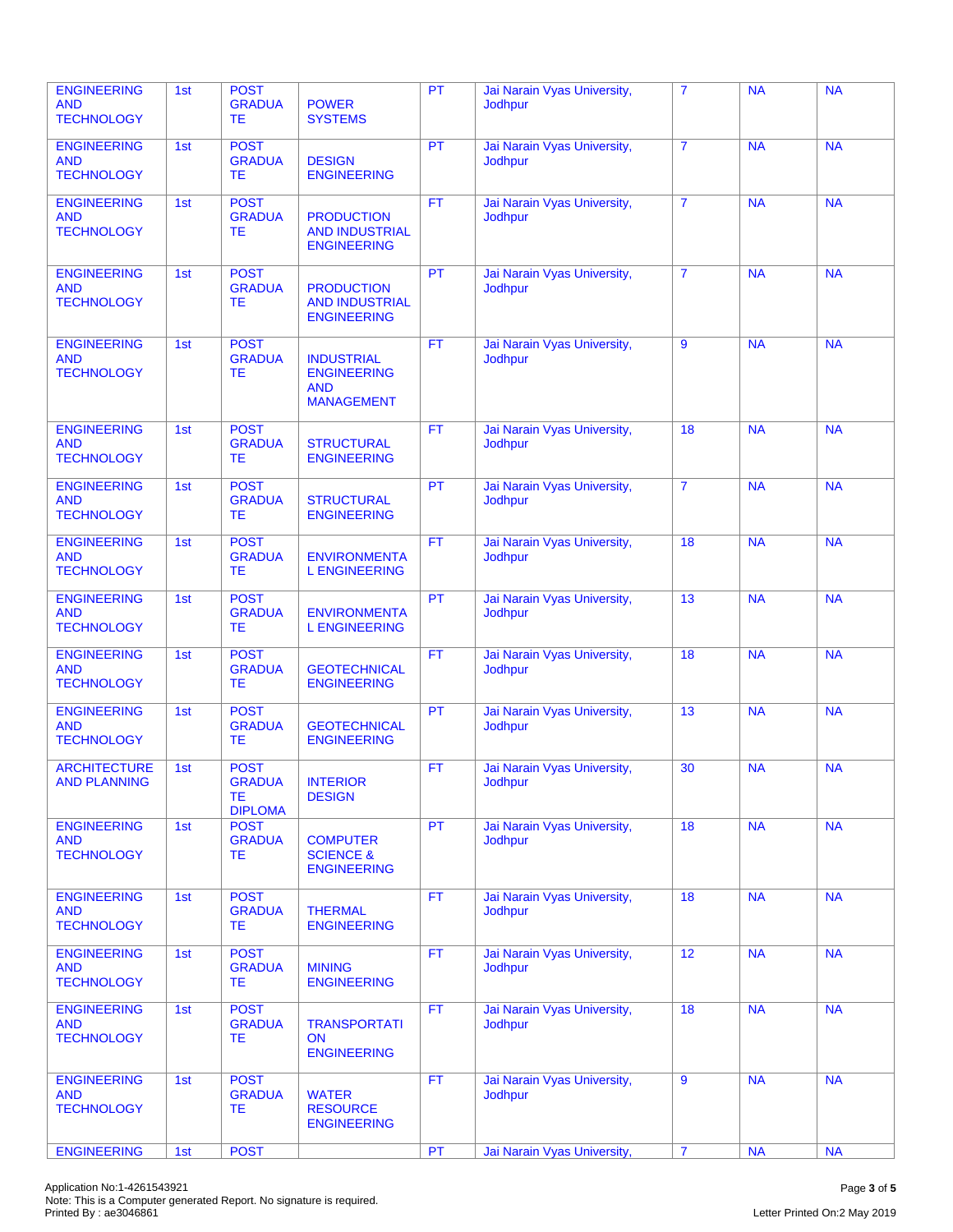| <b>AND</b><br><b>TECHNOLOGY</b>                       |     | <b>GRADUA</b><br>TE                 | <b>THERMAL</b><br><b>ENGINEERING</b>       |     | Jodhpur                                |    |           |           |
|-------------------------------------------------------|-----|-------------------------------------|--------------------------------------------|-----|----------------------------------------|----|-----------|-----------|
| <b>ENGINEERING</b><br><b>AND</b><br><b>TECHNOLOGY</b> | 1st | <b>POST</b><br><b>GRADUA</b><br>TE  | <b>METALLURGICAL</b><br><b>ENGINEERING</b> | PT  | Jai Narain Vyas University,<br>Jodhpur |    | <b>NA</b> | <b>NA</b> |
| <b>ARCHITECTURE</b><br><b>AND PLANNING</b>            | 1st | <b>UNDER</b><br><b>GRADUA</b><br>ТE | <b>ARCHITECTURE</b>                        | FT. | Jai Narain Vyas University,<br>Jodhpur | 40 | <b>NA</b> | <b>NA</b> |

+FT –Full Time,PT-Part Time

#### **Deficiencies Noted based on Self Disclosure**

| <b>Particulars</b>                 | <b>Deficiency</b> |
|------------------------------------|-------------------|
| <b>Other Facilities Deficiency</b> |                   |
| Atleast 5 MoUs with industries     | Yes               |
| <b>Faculty Deficiency</b>          | Yes               |
| <b>Library Facilities</b>          |                   |
| e-Books Volumes                    | Yes               |
| e-Books Titles                     | Yes               |
|                                    |                   |

**\***Please refer Deficiency Report for details

**M.B.M. ENGINEERING COLLEGE** is hereby informed to submit the compliance of the deficiencies mentioned above to the Regional Office within a period of **6 months** from the date of issuance of this letter failing which the council shall initiate strict action as defined in Approval Process Handbook 2019-20 during the subsequent Academic Year.

In case of any differences in content in this Computer generated Extension of Approval Letter, the content/information as approved by the Executive Council / General Council as available on the record of AICTE shall be final and binding.

Strict compliance of Anti-Ragging Regulation: - Approval is subject to strict compliance of provisions made in AICTE Regulation notified vide F. No. 37- 3/Legal/AICTE/2009 dated July 1, 2009 for Prevention and Prohibition of Ragging in Technical Institutions. In case Institution fails to take adequate steps to Prevent Ragging or fails to act in accordance with AICTE Regulation or fails to punish perpetrators or incidents of Ragging, it will be liable to take any action as defined under clause 9(4) of the said Regulation.

#### **It is mandatory to comply all the essential requirements as given in APH 2019-20(appendix 6)**

NOTE: If the State Government / UT / DTE / DME has a reservation policy for admission in Technical Education Institutes and the same is applicable to Private & Self-financing Technical Institutions, then the State Government / UT/ DTE / DME shall ensure that 10 % of Reservation for EWS would be operational from the Academic year 2019-20 without affecting the percentage reservations of SC/ST/OBC/General . However, this would not be applicable in the case of Minority Institutions referred to the clause (1) of Article 30 of **Constitution of India.**

> **Prof. A.P Mittal Member Secretary, AICTE**

Copy to:

- **1. The Director Of Technical Education\*\*, Rajasthan**
- **2. The Registrar\*\*,** Jai Narain Vyas University, Jodhpur
- **3. The Principal / Director,** M.B.M. Engineering College Faculty Of Engineering Jn Vyas University, Residency Road